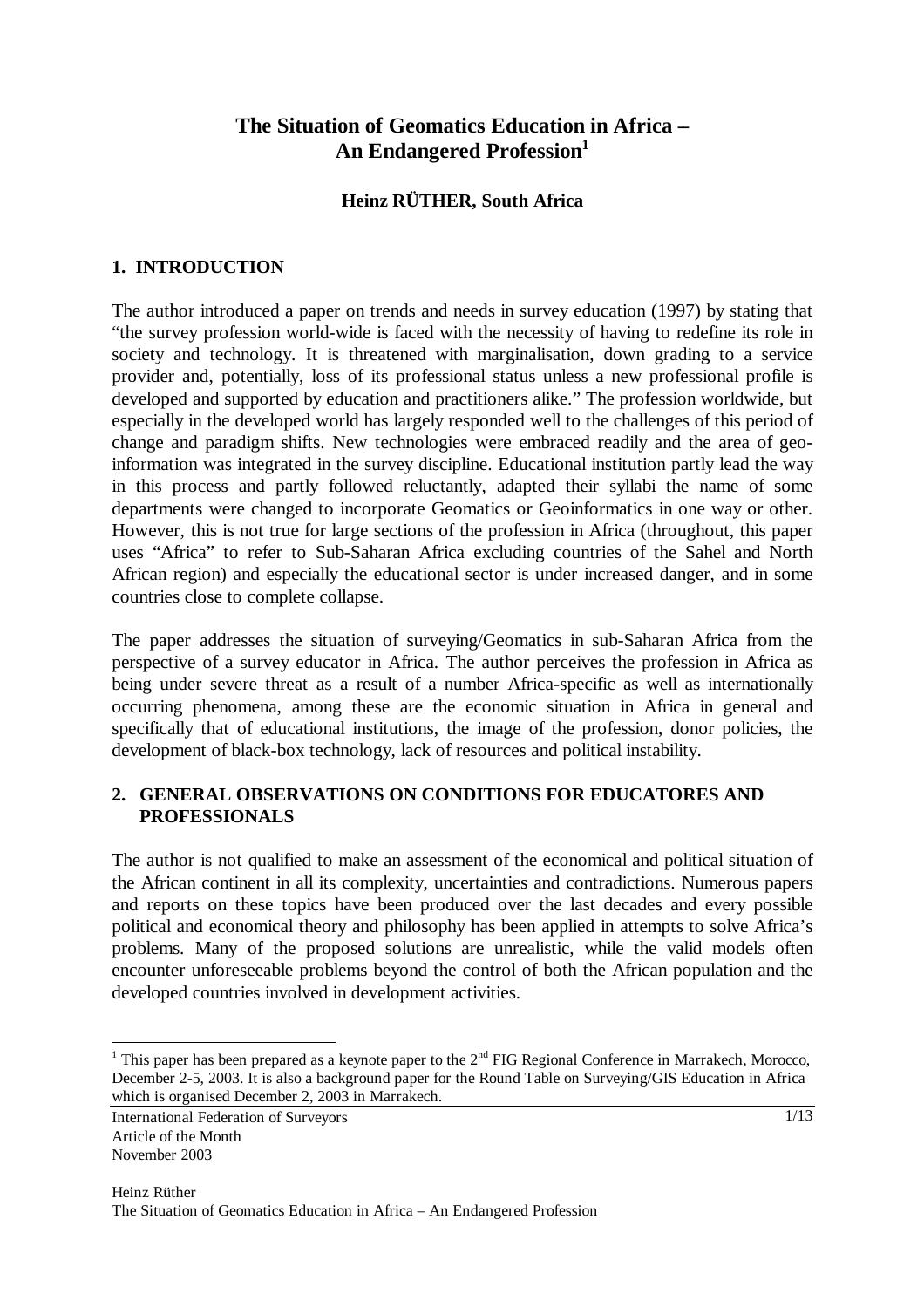The paper is based on the author's experience as external examiners in six African Universities, visits others as well as to numerous survey offices in Africa and work with African professionals. On this bases some general observations are made regarding the situation of educational institutions and the profession.

For a professional or educator in the developed world, who has never visited the African continent, it is difficult to envisage the situation common to many African departments of tertiary education, government survey offices or survey practices. Some of the many problems complicating the educator's and professional's life in Africa are:

- <sup>−</sup>Academics often do not have a computer on their office desk and have to book time in computer laboratories with a limited number of low-end computers
- Offices are often poorly equipped and even telephones are not on everybody's desk
- State of the art software is seldom available and digital technology is not well advanced
- Electricity blackouts are common, even in major cities
- Internet connections are painfully slow and unreliable, giving African academics and professionals the unjustified reputation of being poor E-mail correspondents
- <sup>−</sup>Available survey equipment is often outdated and in a poor state of repair and libraries are typically ill equipped
- <sup>−</sup>Classroom facilities are poor and an overhead projector is often the most advanced teaching equipment available
- Very few staff members have research experience and PhDs are not common
- Salaries are generally low and academics have to spend significant time on external activities to augment salaries.

The picture painted here is bleak and fortunately not reality in all African Universities and institution, but it is certainly true for many, if not the majority of educational institutions and government as well as private survey offices on the continent. There are some exceptions, and some Universities in Africa, albeit very few, can offer facilities which come closer to similar institutions in the developed world, but none have the facilities and resources of these institutions, with the possible exception of South Africa. As anecdotal evidence one can quote the extreme case of a regional government survey office, responsible for the land administration of a large region in East Africa. Not a single computer found in this office and cadastral records are kept in the form of pencil drawings on a 1:50 000 topo-map.

## **3. SURVEY/GEOMATICS EDUCATION IN AFRICA**

Beyond the issues raised above, many educational institutions suffer as a result of their typically very small student numbers. Small student numbers render the departments or units relatively insignificant within their respective institutions. Thus, educators in the discipline have little access to the resources required for a modernisation of departments or for marketing and often cannot respond to the needs as they would wish to.

On the other hand, educators have to deal with pressure from practitioners who, not infrequently, hold the view that an entirely needs-driven approach is appropriate in education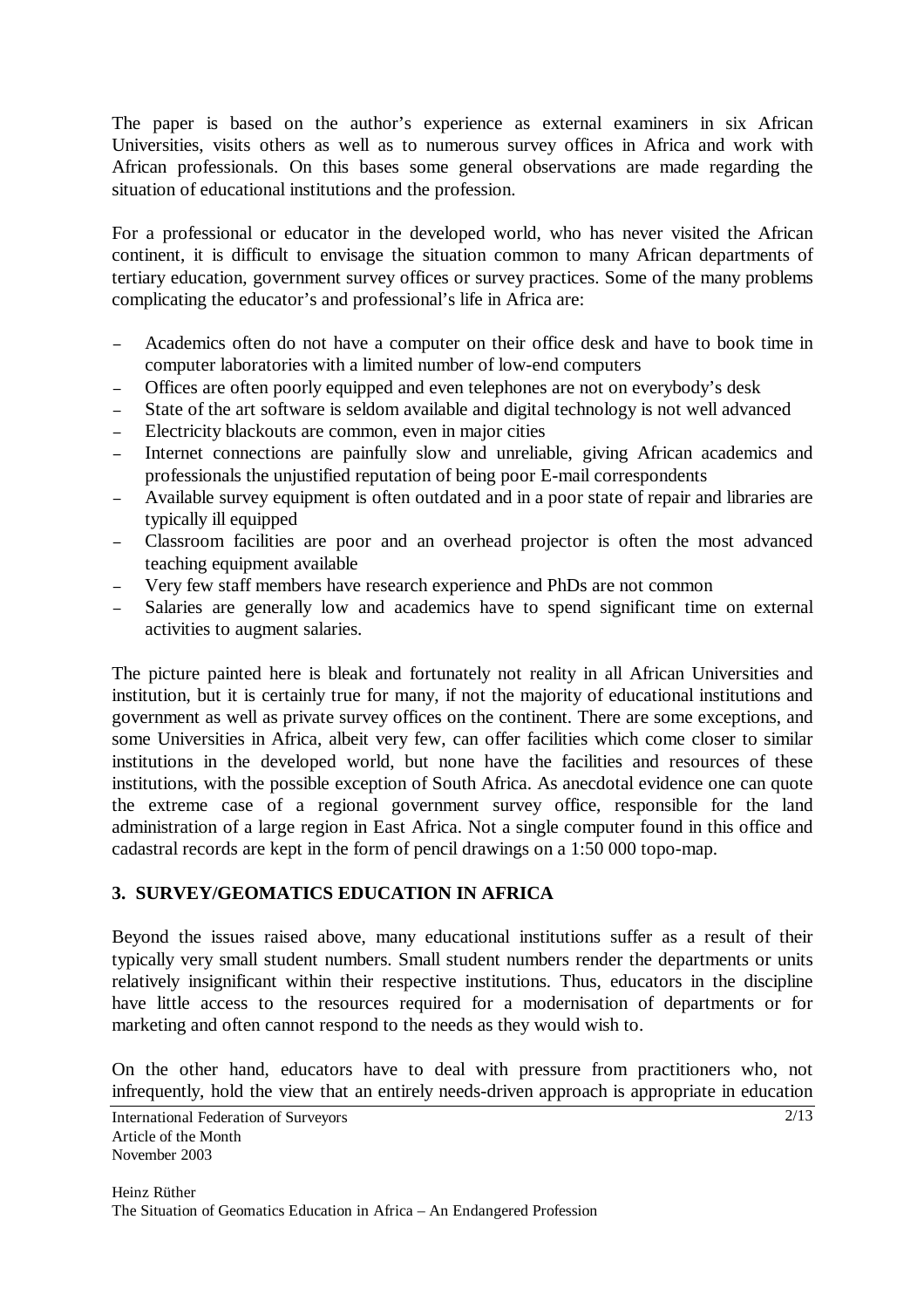and that the profession should guide the educator. The author believes that educators need to be more proactive than reactive. They must accept the responsibility and be given the freedom to provide vision and guidance. Their ability to extrapolate into the future, understand trends and explore new ground beyond the present boundaries of the profession will provide skills and knowledge for the future. If educators fail to interpret trends correctly or explore new avenues, then there is real danger for the survey discipline to become an insignificant service provider with a low profile. Little development will take place in the discipline and many of its traditional areas of expertise may be taken over by others. This potential downgrading of surveying is an international threat, but especially threatening in the African context, where the constraints of limited educational budgets often make it difficult to address questions of education which go beyond mere survival.

Unfortunately one, not infrequently, encounters the argument, that cartographic needs in Africa are largely unchanged, that conventional survey skills are still required and that thus education can follow its conventional form for some time and that the concerns voiced above are not yet relevant for Africa.

While this argument may have some merit, it is basically defeatist and could lead to the demise of the discipline in Africa. First world expertise and black-box mapping systems are likely to dominate the region and African surveyors/Geomaticians could be reduced to purely operational functions. This must be avoided under all circumstances. African institutes of education must educate internationally acceptable and marketable experts, world class scientist must come out of the research units of African Universities, appropriate technologies for Africa must be developed in Africa and African experts must manage activities with African technicians responsible for the execution of such activities. All this must be done on the basis on first world knowledge and in close contact with international educational institutions, but nevertheless with a high degree of independence and self-reliance.

### **4. THE SITUATION OF SURVEY/GEOMATICS DEPARTMENTS AT AFRICAN INSTITUTIONS OF TERTIARY EDUCATION**

At first sight (Figure below) the distribution of survey departments in sub Saharan Africa does appear somewhat sparse but by no means desperate. However, viewed against the lack of current maps, the need for development and specifically the situation at individual institutions, the picture is much less encouraging, if not outright dismal.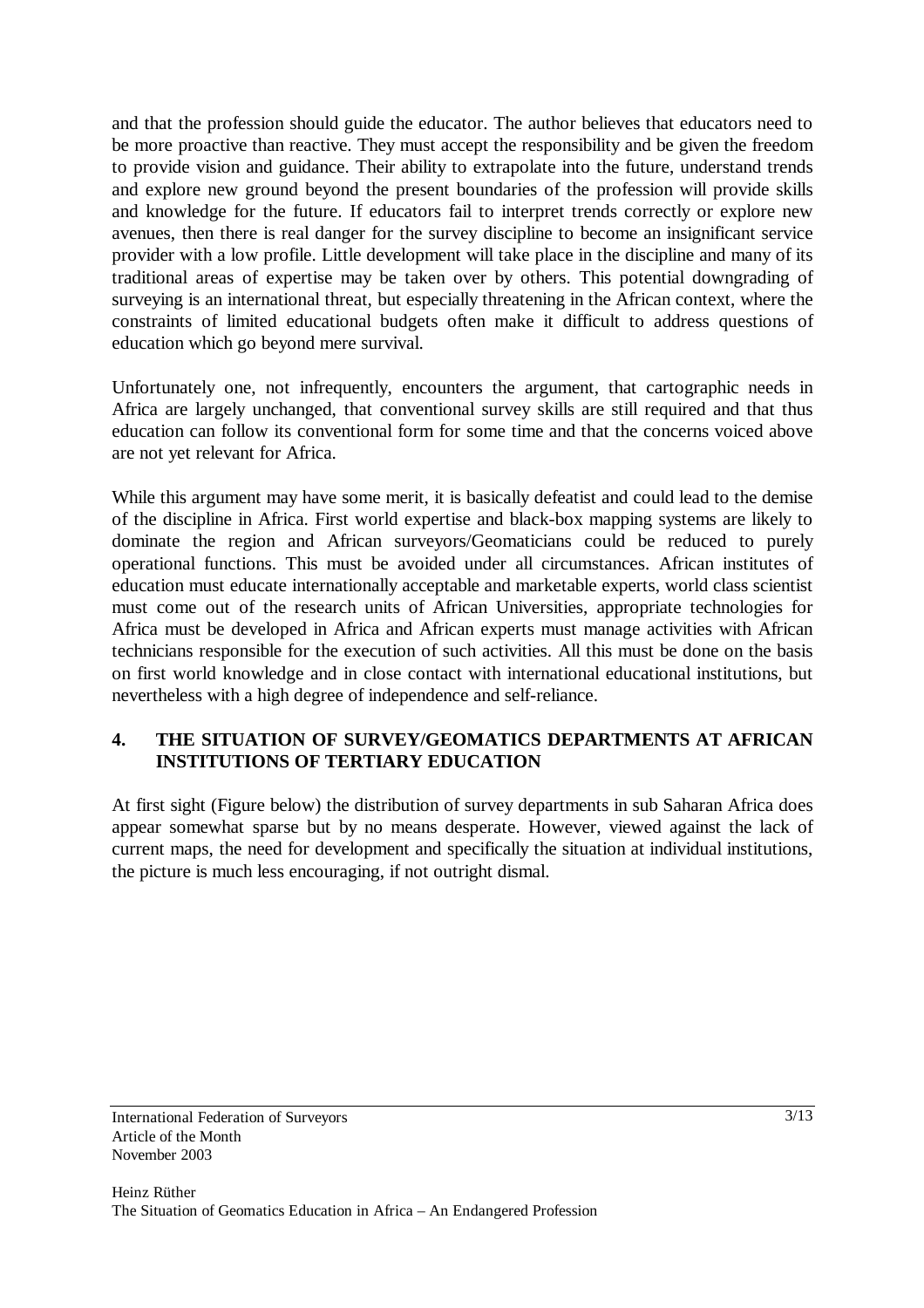

Universities Survey/Geomatics Departments in Sub-Saharan Africa

A brief assessment of the situation of survey/Geomatics Departments in the sub-Saharan region will show the reality of discipline related education in this region. Beginning with South Africa, in the early 1970s there were five independent departments, one each at the Universities of Johannesburg, Pretoria, Durban, Fort Hare and Cape Town, with just under ten Chairs of Surveying or Photogrammetry. Today, there is not a single independent Department in South Africa and only one Chair of Geomatics has survived. Departments in Pretoria, Johannesburg and Fort Hare were closed as a result of poor student numbers, while the Durban department was amalgamated with Civil Engineering and is left with three full time staff members. The Cape Town department has recently been incorporated with the School of Architecture, Planning and Geomatics withy five remaining staff members at the University of Cape Town, one of which is the Chair of Geomatics.

Unconfirmed reports from Botswana indicate that a Survey department will be established at the University of Botswana in Gaberone. This is a surprising development for a country with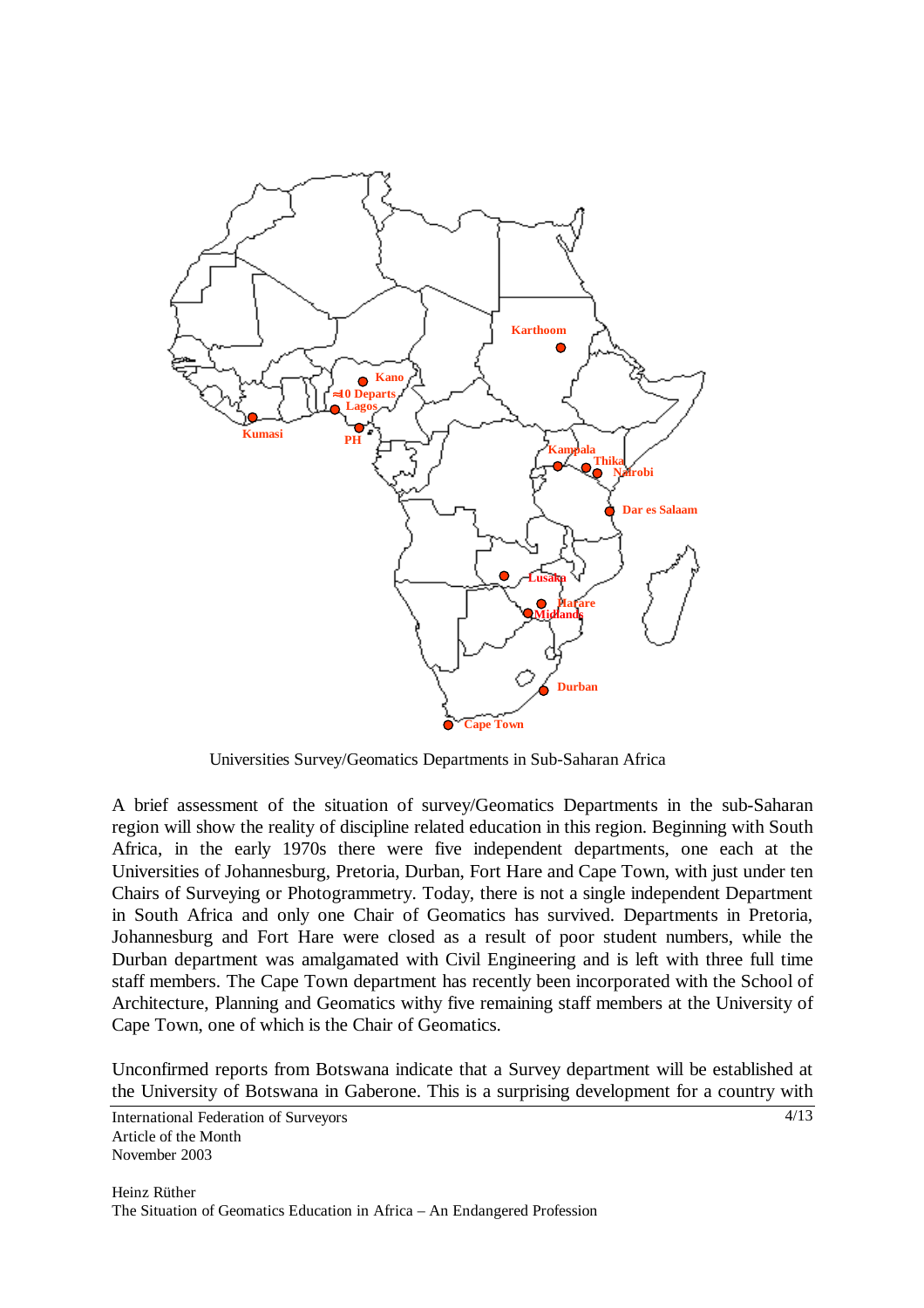some 1.5 million inhabitants, in view of the closure of departments in neighbouring South African with a population of more than 40 million. A survey diploma, previously offered by the Department of Civil Engineering, has been discontinued some years ago.

In Zimbabwe there are two University Departments, one at the University of Zimbabwe in Harare and one recently established at the State University of the Midlands. The Harare department has at present one staff member while the newly establish Midlands department with three full time staff members seems to be growing in relevance and might well take on the previous role of the department in Harare as the leading department in Zimbabwe.

The University of Zambia has a survey department, which appears to be severely underresourced and little is heard about activities in the department. Staff members of the Zambia department show no presence at conferences and symposia in Africa and no research papers have been published in journals.

One of the more fortunate countries, as far as surveying education is concerned, is Tanzania, where a Department exists at the University College for Land and Architectural Studies. The department with close to twenty staff members and over 100 students has grown out of the former Ardhi Institute and has made an excellent effort to grow from a Technikon to a University level. Nevertheless, the department experiences all of the typical problems of insufficient equipment, few computers, poor Internet facilities, frequent power cuts and very limited resources; also, there is no Chair of Surveying at this institution.

Moving further north to Kenya, there are two departments, one in Nairobi and one recently established at the Jomo Kenyatta University of Technology in Thika. The department at the University of Nairobi, with 13 staff members and 150 students, belongs to the small group of survey departments in Africa with a significant tradition as an institution of higher survey education. As far as facilities, resources and problem areas are concerned, there is little difference to other African institutions with the one exception that there is an established Chair of Surveying. The department at Jomo Kenyatta is three years old and has an academic staff of four and 75 students in three years. They are provided with teaching assistance from staff members from the University of Nairobi and the UN-ECA Regional Centre (RCSSMRS) in Nairobi.

The department at the Makerere University in Kampala, Uganda with 12 staff members and some 50 students is one of the oldest survey departments in Africa, but today, suffers from the same difficulties as other African departments.

Survey departments also exist in Khartoum, Sudan and Kinshasa, Zaire, but the author was unable to obtain any information on these two institutions. Judging from the lack of presence at African and international survey related conferences and in survey publications, one must assume that activities at these departments are limited and it is unlikely that resources are sufficient to develop international status.

International Federation of Surveyors Article of the Month November 2003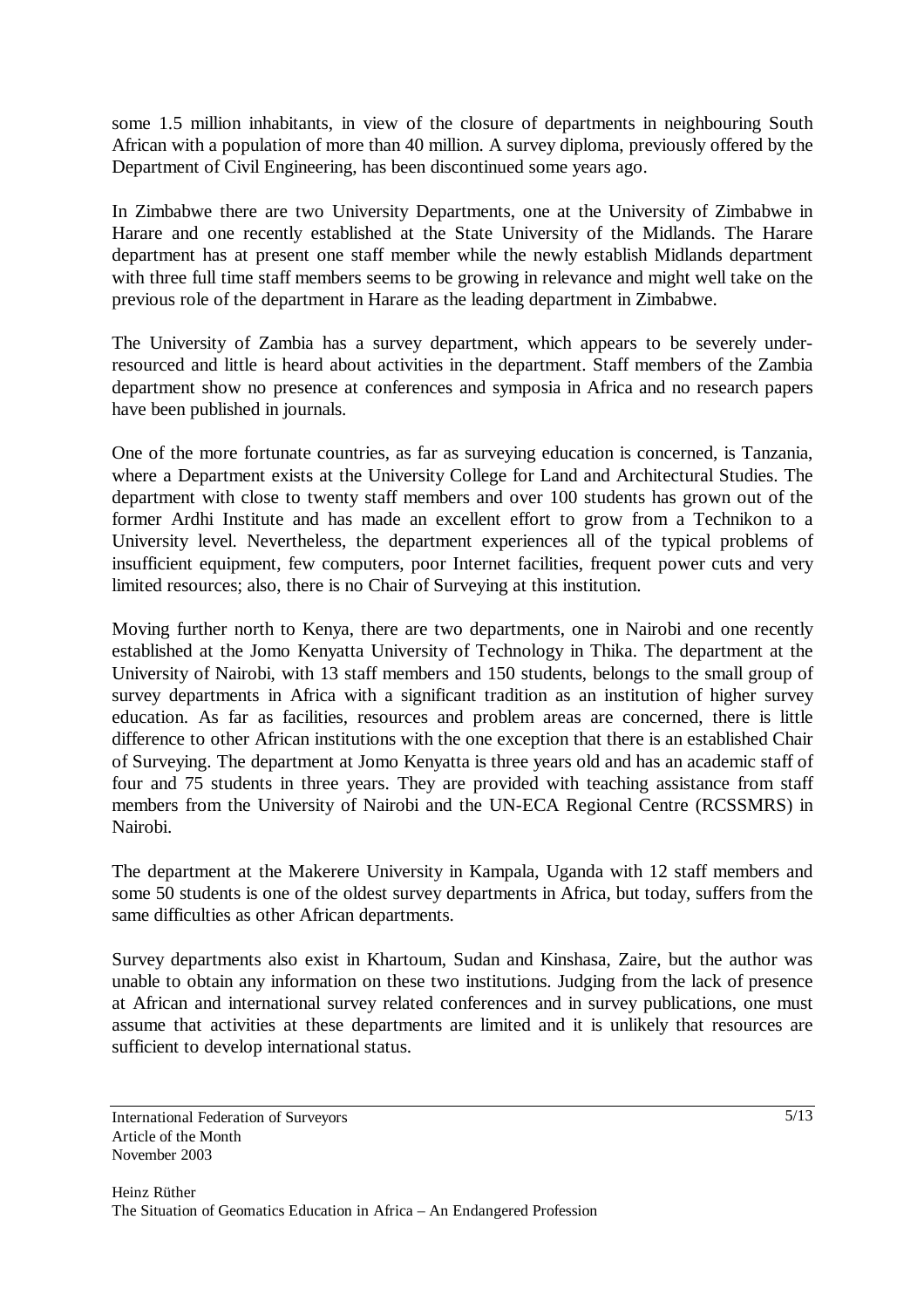In West Africa there are two countries with University Survey Departments, Ghana and Nigeria. In Ghana there is a department at the University of Kumasi, while Nigeria has a virtual glut of survey departments. Here a total of nine University departments offer a degree in Surveying and training in the form of short courses is provided at a Regional Centre (RECTAS) in Ile Ife. Reports from this country also indicate a dearth of resources in Geomatics Departments.

It is noteworthy that there are only two remaining University Chairs for Surveying between Cape Town and Khartoum including the entire African Region South of the Equator. This is a clear indication of the status and relevance of survey departments in the eye of University authorities in this area.

The UN-ECA Regional Centres play an important role in training, consulting and coordinating of survey initiatives in Africa, but they do not provide education in the traditional sense. They offer short courses and thus fill an important gap, where Universities lack the human resources.

In view of the above, there can be little doubt that survey education in Africa and subsequently the profession itself is under severe threat. Too few and insufficiently prepared graduates enter the profession and, due to their numerical skills, their ability to think in a structured and logical fashion and their understanding of spatial problems, the best candidates are often 'pirated' by companies and institutions without activities unrelated to surveying.

## **5. RESEARCH AND POST-GRADUATE EDUCATION**

Generally, research in an educational institution has three essential objectives, these are the development of

- the student
- new methods, algorithms, instruments or systems and
- the supervisor's deeper understanding of the discipline

This threefold relevance of research is often overlooked and research is evaluated solely on the basis of the second criterion, the tangible research output. The author is of the opinion that the first objective, the personal development of the student, is of much higher relevance in postgraduate research than the research product. One can even go so far to premise that gaining knowledge in the particular research area, as important as it may be, is of secondary relevance for the development of the students and that the ability to abstract from the literature, analyse critically, structure thoughts in a logical fashion, formulate a readable document and learn self management should be the principal objectives of post-graduate research.

Post-graduate research is also essential for the supervisor, who is forced to continually improve own knowledge and critically assess own understanding of the discipline and the research area. The author firmly believes that excellence in teaching at university level is primarily based on the teacher's research activities. Further, the improvement in professional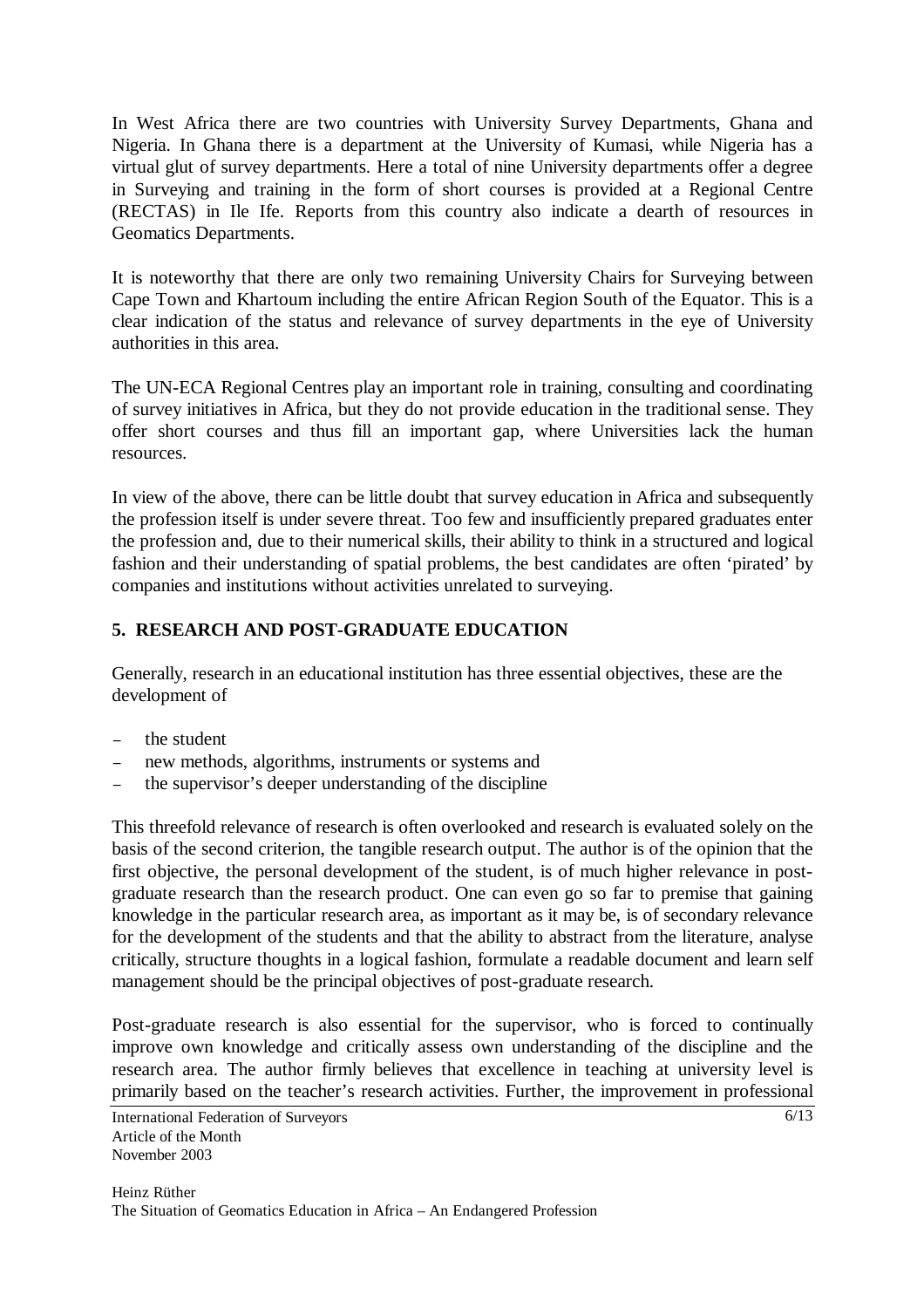maturity observed by the author in post graduate students under his supervision has convinced him of the invaluable contribution made to the profession through post graduate programs. Africa is in desperate need of academics and professionals with research experience and Africa based post-gradate education is essential. Most unfortunately, at present survey/Geomatics research and post-graduate education is restricted to very few departments on the continent. It is therefore most important to establish post-graduate programmes, both in the form of taught courses and full research projects, at African Universities.

The present poor research culture at most African Geomatics departments can be attributed to

- the previously mentioned need for academics to spend a significant amount of their time on consulting and other activities to 'make ends meet', leaving little or no time for the unlucrative business of research.
- the lack of funds for research
- the lack of research experience
- the lack of a cohesive framework for effective coordination between institutions and lack of South-South research projects

Africa based research is one of the principal factors with a potential to improve the situation of Geomatics education in Africa, as it will raise the status of departments within Universities, increase the relevance of Geomatics in an national contexts, improve teaching capacity, create a wider interest for academic staff and thus their commitment to education. The author considers this area as the one where the most significant impact can be made with the least expenses.

It must be noted, that Geomatics research projects do exist in Africa, but that these are generally driven from outside with limited local participation.

### **6. THE STUDENT PERSPECTIVE**

African students largely depend on government subsidies, donor support or bank loans, the latter are difficult to secure and more difficult to repay. Especially students from rural communities suffer in this regard as they typically come from the poorest economic backgrounds and are often supported by their family at the expense of their siblings. In return, they are expected to support large families which have contributed to the students expenses, once the student has graduated. This obligation to the family is taken very seriously and can represent a considerable psychological burden for the student. The inordinate pressure to succeed, resulting from this, can severely affect the student's frame of mind and his/her ability to study. Concerning Gender it must be mentioned, that in many rural areas the view still prevails that a woman's role in life is that of a housewife and that a professional career is utterly inappropriate for a woman.

Student numbers vary widely, with South Africa, once a country with one of the leading survey education system in Africa, now has the lowest student numbers on the continent, while east African countries and Nigeria have programs with of 10 to 50 students in each of the four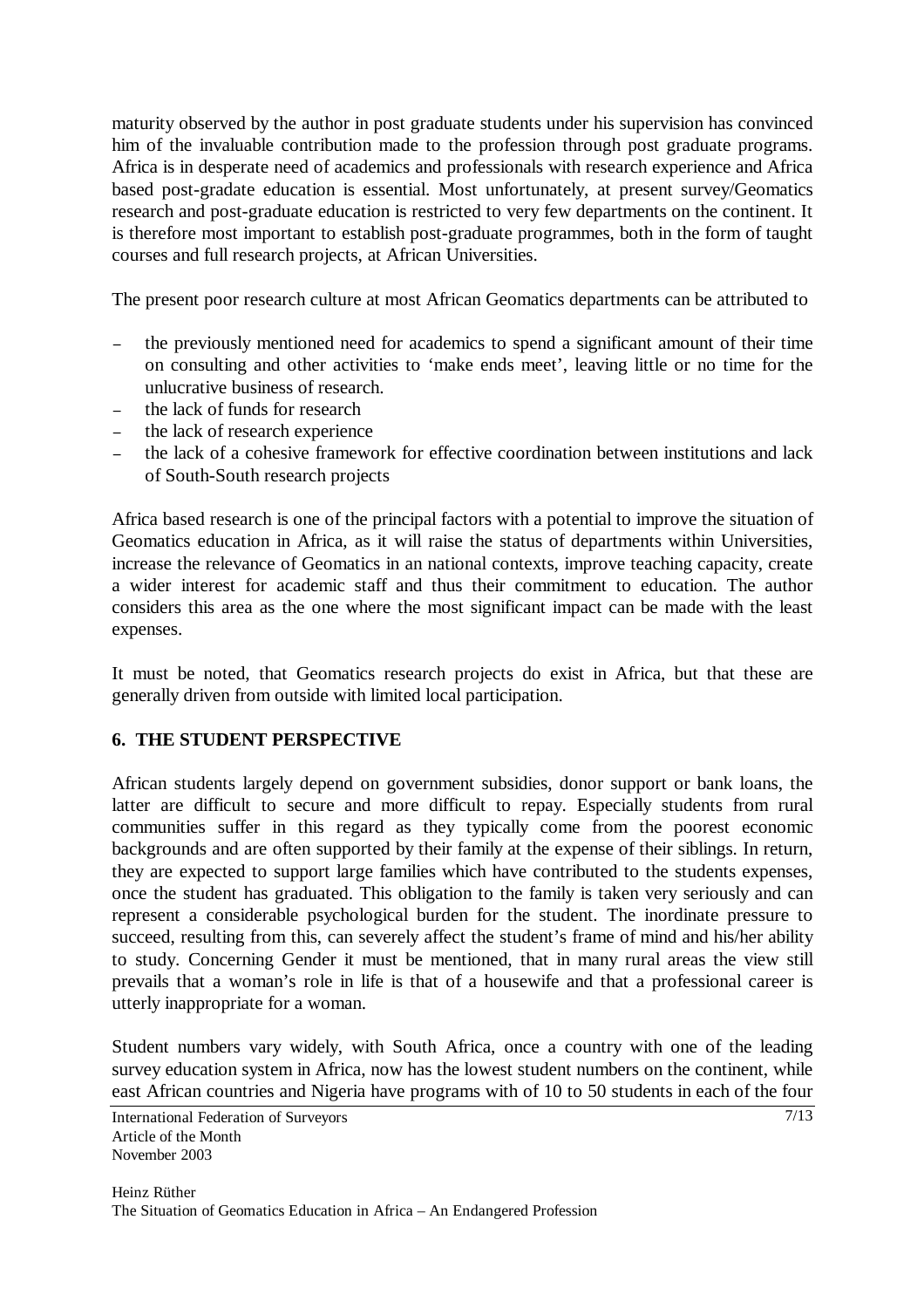or five years of study. The reasons for the low numbers in South Africa are not certain, but likely to be a result of the poor image of the surveying as a lucrative profession, lack of awareness of Geomatics, a reluctance to work in a profession with a field work component and the lack of schools which teach mathematics and science at a sufficiently high level. The relatively large students numbers in other African countries, on the other hand, are a positive development, but must be seen against the situation of a profession under severe threat and the potential lack of employment opportunities. Initiatives are there fore required to improve both, the situation of the profession and education on the continent.

On the optimistic side, one can report that the change from surveying to Geomatics has had some positive effect on the demographics of the student population. Fieldwork in Africa is not without hazards and the thought of having to spend weeks in the field as a female has previously made the survey profession unpopular with female school-leavers. Geomatics has a different image and is not perceived as being associated with extensive periods of fieldwork; as a result, larger numbers of female students are now registered.

### **7. INTERNATIONAL SUPPORT AND DONORS**

There can be no question regarding the necessity for international support for Africa. However, one can question the form this support takes. With respect to surveying there are two aspects which are relevant, these are graduate and postgraduate student support and project funding.

It has been a tradition for donors to provide bursaries for African students for studies in universities of the developed world and specifically the donor country. As valuable as such support is, it also has its severe disadvantages. Having experienced the quality of life in a developed country with all its material and academic resources, many of the best students choose to remain and enter academia or industry in a country outside Africa. Those who return, on the other hand, face working environments where they have no access to any of the equipment or software they have been exposed to during their studies. In fact, they might be quite incapable of coping with these limitations and frustration can set in. A further, and possibly more destructive effect of the transfer of students to the developed world, is a reduction in student numbers at African Universities, aggravated by the fact that the best students are selected for overseas studies. This serves to further aggravate the problems of university departments.

A change in donor policy in this respect would appear essential, and the most acceptable solution would be a compromise in the form of sandwich-course. Students would then have the opportunity to benefit from state-of-the-art technology and expertise in the developed world without loosing contact with conditions at home entirely.

Donors should also consider providing more direct support to African University departments through equipment donations and assistance with South-South networking of institutions, academics and students.

International Federation of Surveyors Article of the Month November 2003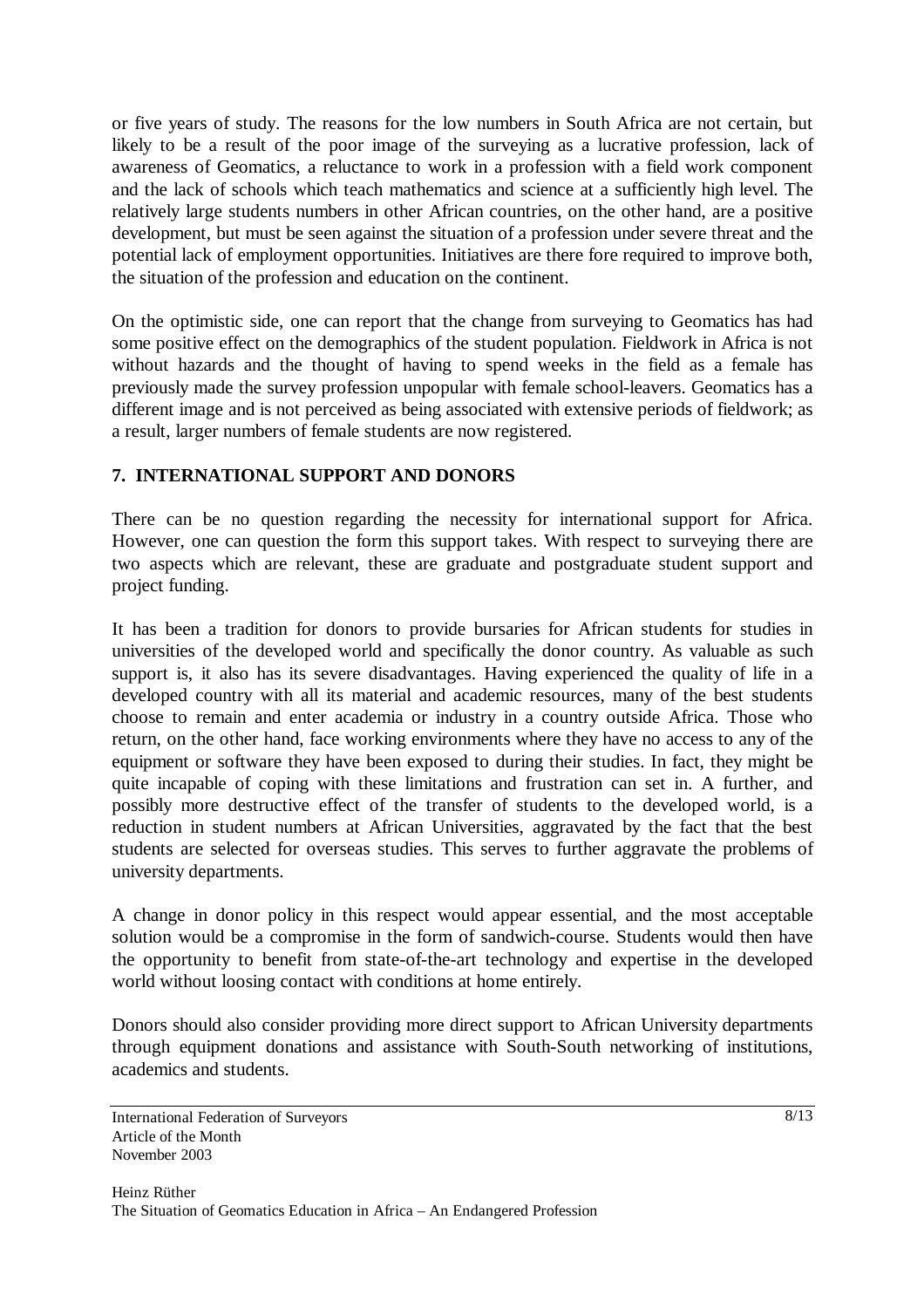Donor activities have an even greater negative impact on the profession through the conditions often associated with the provision of funds for mapping and survey projects. Typically, experts from the donor country are employed and data processing is done in the donor country. Capacity building components are routinely included into donor-funded projects and sustainability is a key issue. In reality however, the human capacity generated during the project is often not utilised once the work has been completed, equipment is unused and gathers dust and the newly trained staff moves elsewhere. It is difficult to identify reasons for this common phenomenon. It would seem that incentives to carry on with project disappear together with international consultants and projects often die a quiet death.

Globalisation has not bypassed the survey profession in Africa and numerous firms from the developed world carry out major mapping and survey projects in Africa. With their high-end technologies, stream lined production processes, state-of-the-art hard and software and experienced staff, they represent a fierce and practically unbeatable competition for the African professional surveyor, who can at best hope to obtain a sub-contract in one of the internationally financed projects.

### **8. NETWORKING**

African countries can be grouped in a variety of configurations according to geography, language, history and colonial past, religion, political leaning and other criteria. One of these historical groupings separates Francophone, Anglophone and Portuguese speaking countries,

The divisions are not merely nominal and have inhibited the flow of information and movement of individuals between regions, a phenomenon also reflected in survey/Geomantics activities. Language is the principal medium of education and the language division plays a more significant role in this area than in most other spheres of professional activities. There is little mutual knowledge of educational institutions in Africa, standards differ, staff exchange is very limited and students seldom transfer between institution within Africa and typically prefer to advance their studies elsewhere. There still appears to be a perception that quality in education can best be provided outside Africa. Although it must be accepted that - largely for historical and financial reasons- Geomatics educational standards outside Africa are on average higher than in Africa. However, it is equally true that centres of Geomatics excellence do exist in Africa and that there are no reasons why other African institutions could not reach international standards.

Recent developments and the activities of international and regional organisation have reduced the level of separation substantially and co-operation is growing. However, educational and professional links of individuals, organisations and countries with the 'first world' still appear to be stronger than those within Africa. It is important to change this trend and increase inter-African co-operation at educational and professional levels.

International Federation of Surveyors Article of the Month November 2003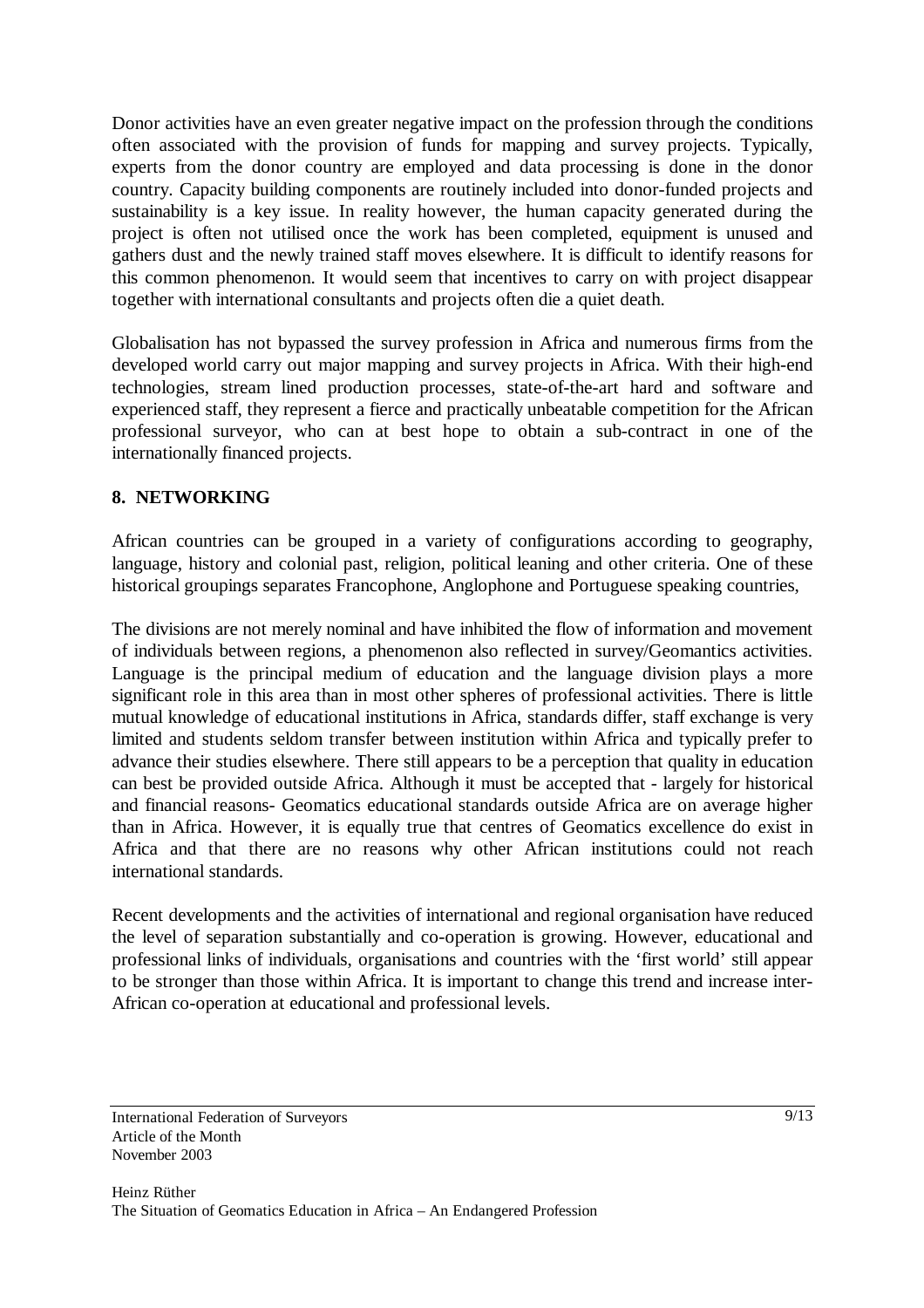### **9. A BRIEF NOTE ON THE PROFESSION AND THE IMPACT OF INTEGRATED AND 'BLACK-BOX' SYSTEMS**

The complexity of Geoinformation problems has lead to the need for integrated systems. With the integration of the areas of data acquisition, management, analysis and presentation as experienced in Geomatics and other Geoinformation professions, there arises the need to integrate the tools associated with these areas. It is no longer feasible to use a single software package or a single technology to respond to the challenges of Geoinformation issues and integration has become the key to efficiency and quality (e.g. GPS/ GIS systems for rapid field-to-map solutions). The advantages of such systems are obvious, but they come at a price, both with respect to finance and capacity. A 'blackbox' approach is often adopted and the user no longer sees how results are obtained, which tends to lead to uncritical acceptance of outputs. Notwithstanding this, integrated systems will be necessary and replace stand-alone units in numerous Geoinformation applications. This development results in a dual threat for the profession in Africa:

- the high cost of the systems make them unaffordable for the majority of practitioners in Africa, thus given developed world professionals an edge in tendering for projects.
- the ease of use of black-box technology has lead to the emergence of numerous companies with unqualified staff producing apparently high quality results, which often do not stand up to close scrutiny

While this is a universal phenomenon, it has a greater relevance in Africa than in the developed world. This is due to the shortage of expertise and the associated lack of quality awareness, where so-called experts are allowed to employ black-box technology to produce low quality products. This can bring the profession into disrepute. More importantly though, it results in the trivialisation of the skills required for spatial data acquisition and these skills are seen as a service providing rather than as a core expertise.

## **10. POSSIBLE INITIATIVES AND SELF-HELP IN AFRICAN GEOMATICS EDUCATION PROFESSION AND THE IMPACT ON INTEGRATED AND 'BLACK-BOX' SYSTEMS**

Solutions to the multifaceted difficulties and problems highlighted above are evasive and require significantly planning, commitment and change of attitude from both, experts in the developed world and in Africa. Some first steps towards a possible improvement could be:.

### **10.1 Educational Data Base**

A number of databases of educational institutions in Africa are in existence, however, these are often incomplete, not current, tend to be restricted to listing staff members and at best curricula. The establishment of a more comprehensive, centrally administered and current educational database for survey/Geomatics would serve to provide for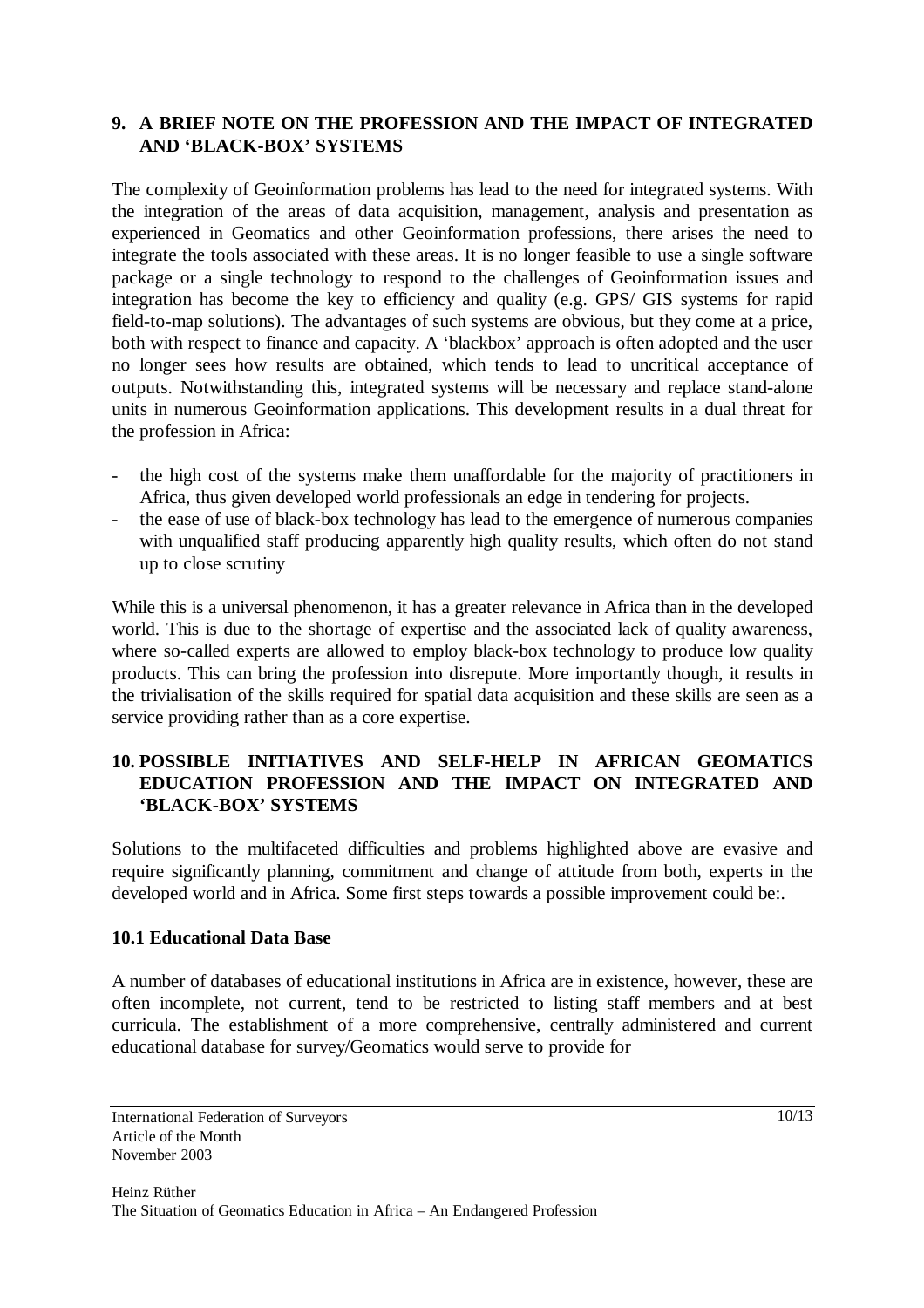| potential students        | a choice of institutions available for education                                                                                                                                                                                                                              |
|---------------------------|-------------------------------------------------------------------------------------------------------------------------------------------------------------------------------------------------------------------------------------------------------------------------------|
| graduates                 | between institutions, and contacts of potential<br>transfer<br>supervisors for post graduate research                                                                                                                                                                         |
| educators and researchers | exchange of individuals, transfer into postgraduate programs at<br>other Universities, joined courses, distribution of teaching over<br>regions and identification of potential positions, a possibility for<br>joined research projects and communication on research issues |
| employers                 | contacts for the recruitment for professional positions                                                                                                                                                                                                                       |

### **10.2 Curriculum Design and Educational Standards**

Survey/Geomatics curricula in Africa vary widely and some have remained unchanged for decades. A modern curriculum content is essential to provide state-of-the-art expertise and make institutions compatible with the rest of the world in the eyes of prospective students and the public. Students are well aware of this need, as recently became obvious when students demonstrated requesting a modernisation of the Geomatics syllabus at an African University.

Academic freedom must be guaranteed and each department must have the freedom to design an individual curriculum. One could, however, consider the design of an Africa-specific 'sample' or 'best-practices' curriculum, which could be made available throughout Africa as a guideline to assist with the development of new courses as well as with the assessment of existing programs and – possibly - the provision of minimum standards for Geomatics education.

### **10.3 Joint Postgraduate Programs and Short Courses**

Other disciplines, such as Architecture and Planning, have introduced post-graduate courses jointly administered and executed by a group of Universities. This approach makes use of the specific strengths and expertise of departments and allows students to experience different African cultures and environments, while making potentially important contacts for their career.

Similarly joint short courses could be designed, where instead of the students, the teaching staff moves between Universities and provides lectures in specific areas such as digital photogrammetry, GPS or GIS. Students, staff and professionals alike could attend these courses.

### **10.4 General Networking between Educational Institutions and Joint Research Projects**

Mutual visits between educational institutions and joined research projects are commonplace in Europe and other parts of the world, while they remain the exception in Africa. African educators and experts can more often be found at international conferences and research- or educational institutions, than at corresponding events or institutions in other African countries.

11/13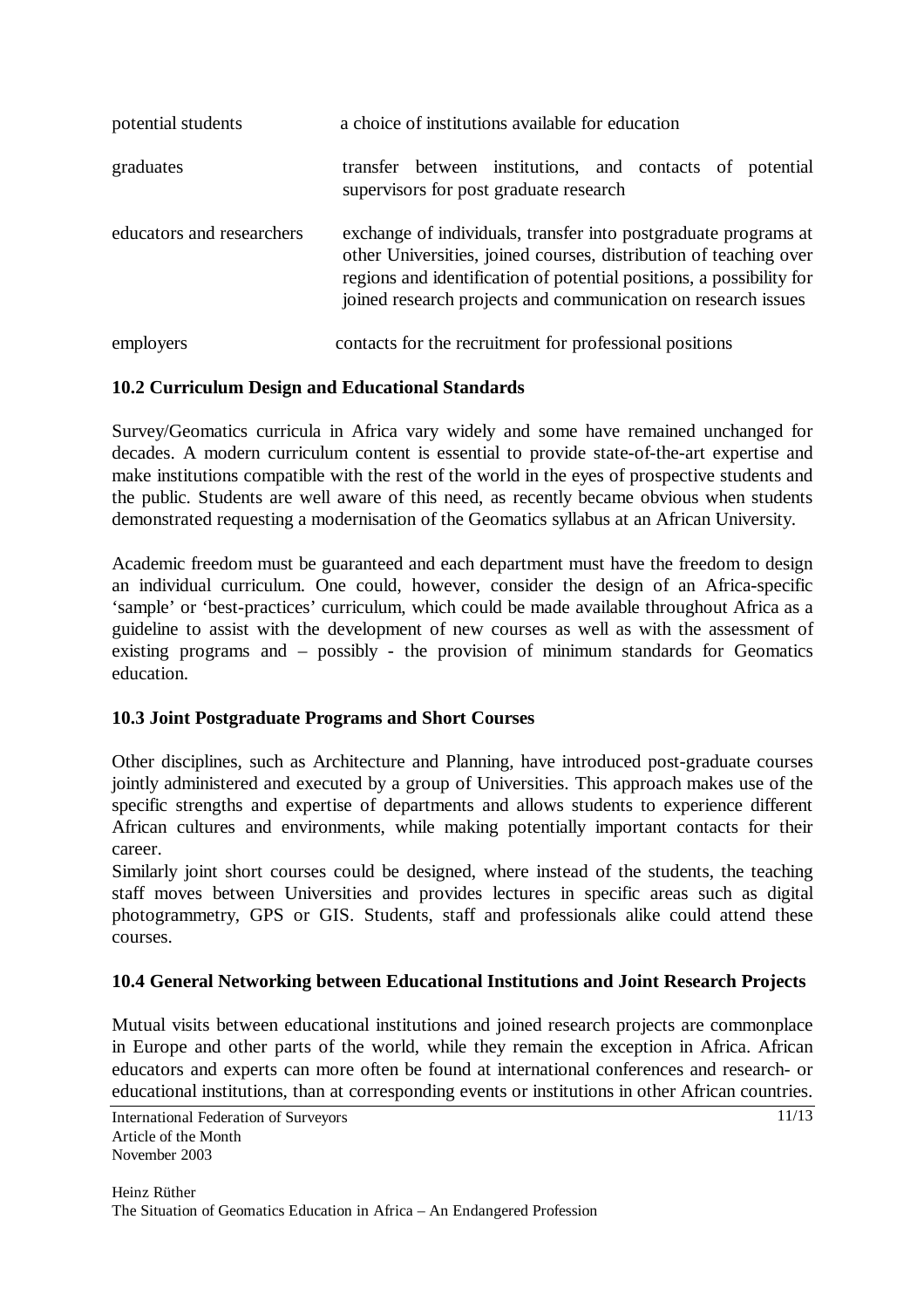Attempts should be made to establish contacts and arrange visits in preparation of joined projects with the objective to create, within Africa, the fertile atmosphere of close cooperation and friendly competition as it exists in other parts of the world.

The objective of a united African Geomatics community should be the research and development of appropriate technologies for Africa in Africa and by African technicians, professionals, researchers and academics.

### **10.5 Formal Study of the African Survey/Geomatics Education Situation**

This paper can only touch on the problems of survey/Geomatics education in Africa and does not claim to have either identified all difficulties nor does it claim to offer all the answers. A systematic study is required for this purpose and it is suggested that a task group be formed to carry out such a study and assessment of the situation and propose solutions and initiatives.

### **10.6 Collaboration with other Institutions and Organisations**

Geomatics departments at universities seldom work in collaboration with other institutions. Therefore, efforts to develop collaborative work involving African educational and development institutions, government agencies, NGO's and International agencies should be made.

#### **10.7 Formation of an Association of African Survey Educators**

An Association of African Survey Educators was formed in the early eighties at a meeting in Cape Town arranged to address educational issues in Africa. The author chaired this Association, which proved a total failure and a perfect example of 'how-NOT-to-do-it'. Members of the Association were undoubtedly committed to the cause, but none of the planned activities could be implemented nor were there any further meetings, as no funding for such initiatives could be secured.

The author believes that it would be appropriate and prudent to now reconsider the formation of an Association, consisting of staff members of a representative range of educational institutions in Africa as well as a limited number of educators and experts from the developed world. This Association could be tasked with exploring the above listed as well as other Geomatics related initiatives. The experience made previously clearly shows that such an association can only function if it can be formally linked to one or more donors and if financial backing can be mobilised.

### **10.8 Donor Support**

Donors should be encouraged to not only support studies in the developed world but also in Africa, to provide support for sandwich-degrees with study years in and outside Africa and to financially assist university departments. Further donors should be encouraged to increase the local expertise content in development projects.